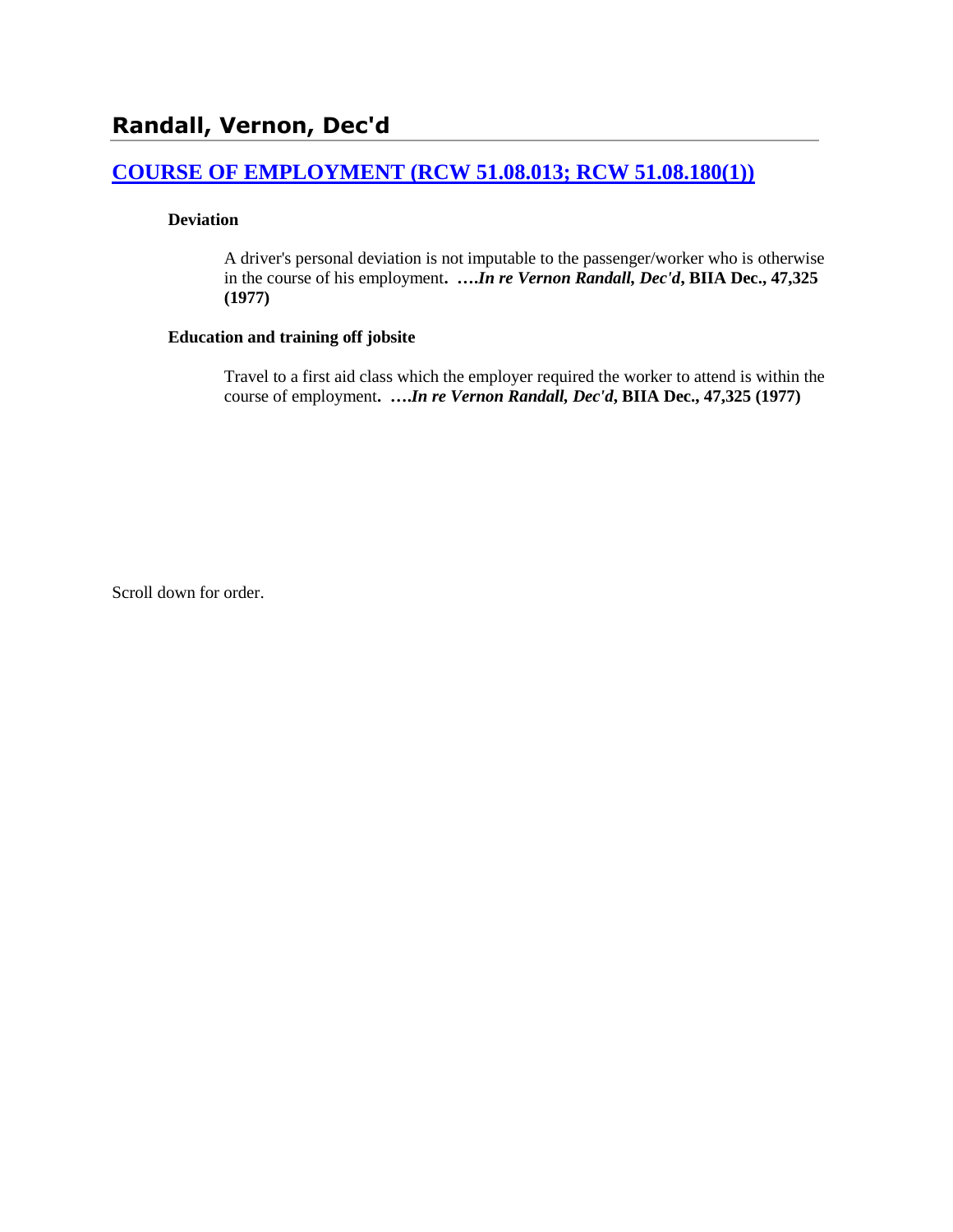## **BEFORE THE BOARD OF INDUSTRIAL INSURANCE APPEALS STATE OF WASHINGTON**

**)**

**IN RE: VERNON L. RANDALL, DEC'D ) DOCKET NO. 47,325**

**CLAIM NO. G-807321 ) DECISION AND ORDER**

APPEARANCES:

Widow-Petitioner, Beverly J. Randall, by William A. Stiles, Jr.

Employer, City of Burlington, by Alfred G. Rode, City Attorney

Department of Labor and Industries, by The Attorney General, per James D. Pack, Assistant

This is an appeal filed by the widow-petitioner, Beverly J. Randall, on November 28, 1975, from an order of the Department of Labor and Industries dated November 20, 1975, which rejected her claim on the ground that her deceased husband, Vernon L. Randall, was not in the course of employment at the time of his death. **REVERSED AND REMANDED**.

# **DECISION**

Pursuant to RCW 51.52.104 and RCW 51.52.106, this matter is before the Board for review and decision on a timely Petition for Review filed by the Department of Labor and Industries to a Proposed Decision and Order issued by a hearing examiner for this Board on September 7, 1976, in which the order of the Department dated November 20, 1975 was reversed, and the claim remanded to the Department with direction to allow the widow's pension claim and to take such further action as may be indicated and authorized or required by law, on the basis that the deceased workman was in the course of his employment at the time of his fatal injury on October 6, 1975.

The issue presented by this appeal and the evidence presented by the parties are, for the most part, adequately set forth in our hearing examiner's Proposed Decision and Order. Specifically, the question is whether the workman, at the time he died in an auto accident in Sedro Woolley, Washington, in the early evening of October 6, 1975, was then in the course of his employment for the City of Burlington.

We agree with our examiner's conclusion that a certification of the deceased workman in first aid proficiency would have been of obvious benefit to the City of Burlington. The Burlington City

1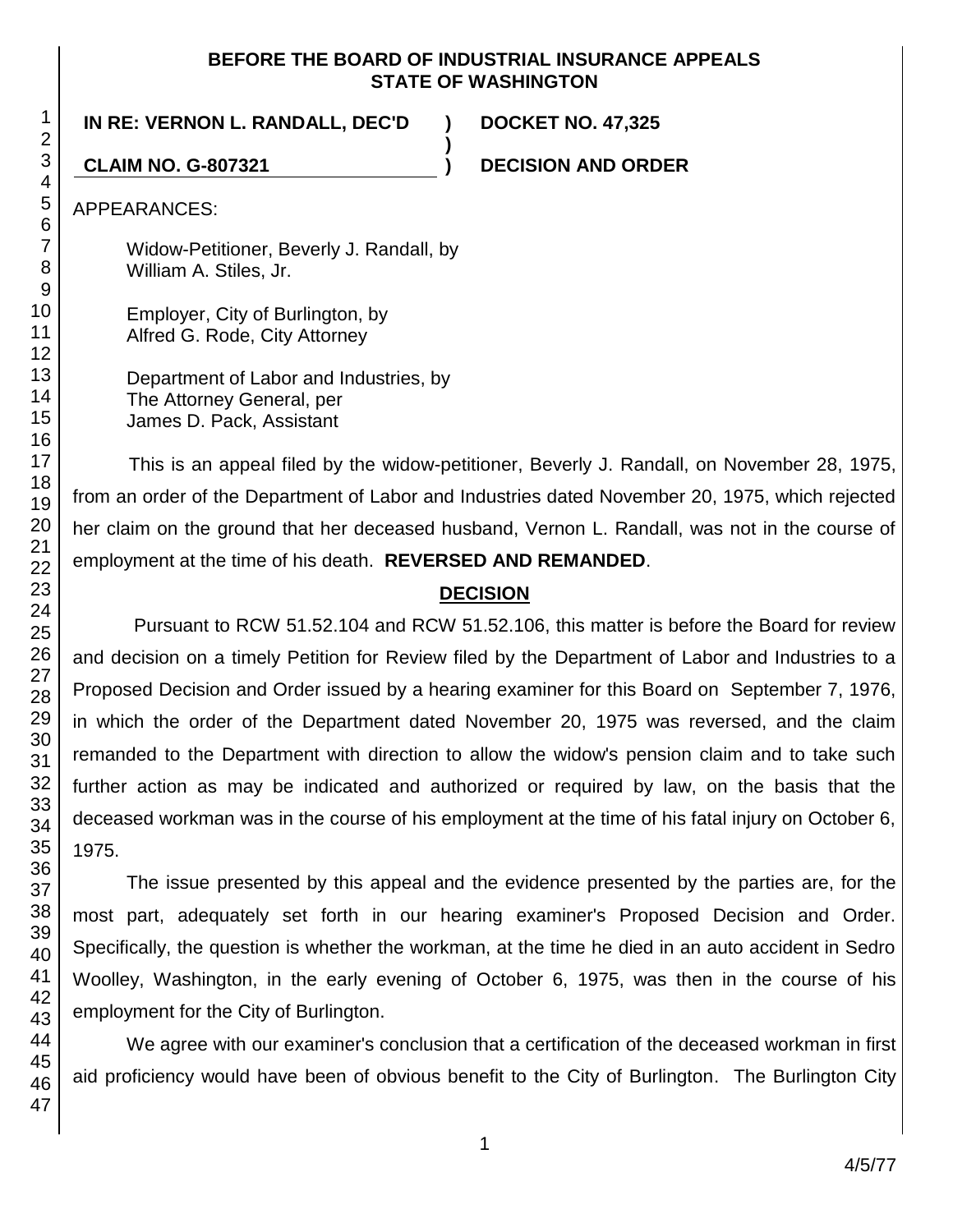Supervisor specifically so testified. The evidence indicates that the deceased was attending evening first aid training sessions in a school in Sedro Woolley (of which the session on the evening of his fatal injury, October 6, 1975, was to have been the last) as the result of strong suggestions and encouragement by the Burlington City Supervisor, so that the City would meet certain mandatory requirements of the Washington Industrial Safety and Health Act. Attendance at such sessions was clearly in furtherance of his employer's interests. RCW 51.08.013.

The Department's Petition for Review argues that the sites of the first aid class was not a "job site" as defined by RCW 51.32.015, and even if it was so classified, the application of the normal "going and coming" rule, i.e., that a person is not normally in the course of employment while going and coming between his home and his usual work place, would prevent recovery. This argument is not applicable here. Of course, the school in Sedro Woolley where the first aid classes were given was not a "job site" of City of Burlington. The point is, though, that the trip from Burlington to Sedro Woolley to attend the evening class was a trip required by the workman's employment. In other words, it was a "business trip" in the course of his employment.

Department's counsel further argues that, even assuming the trip to the first aid classes as business-related, once having arrived in Sedro Woolley on the evening in question, the workman engaged in a "deviation" from the employment-related route and purpose of the trip, for personal reasons. However, the evidence shows that the deceased was a passenger in an auto owned and driven by Randal Rushman, who also lived in Burlington and was attending the first aid classes as a Skagit County employee. We must conclude that the deceased had not abandoned the dominant employment-oriented purpose of his trip. He was a passenger in the vehicle of Mr. Rushman, who had elected to go on a side-trip to provide transportation for a friend to her home, about a mile beyond the site of the first aid classes. After the friend was dropped off at her home, and the car was heading back toward the school, the accident occurred. We cannot convert this generosity of Mr. Rushman into a deviation, from the employment-related purpose of the journey to Sedro Woolley, attributable to the deceased. While the side-trip was personal to Mr. Rushman, we do not think it can be imputed as a personal errand on the part of the deceased. See, for other examples of this conclusion, Larson's Workmen's Compensation Law, Vol. I, Sec. 19.50, at pages 4-260 and 4-261: Watson v. Marshall's U. S. Auto Supply (Mo.), 186 S. W. 2d 556 (1945); and Wesley v. Lea, 252 N.C. 540, 114 S. E. 2d 350 (1960).